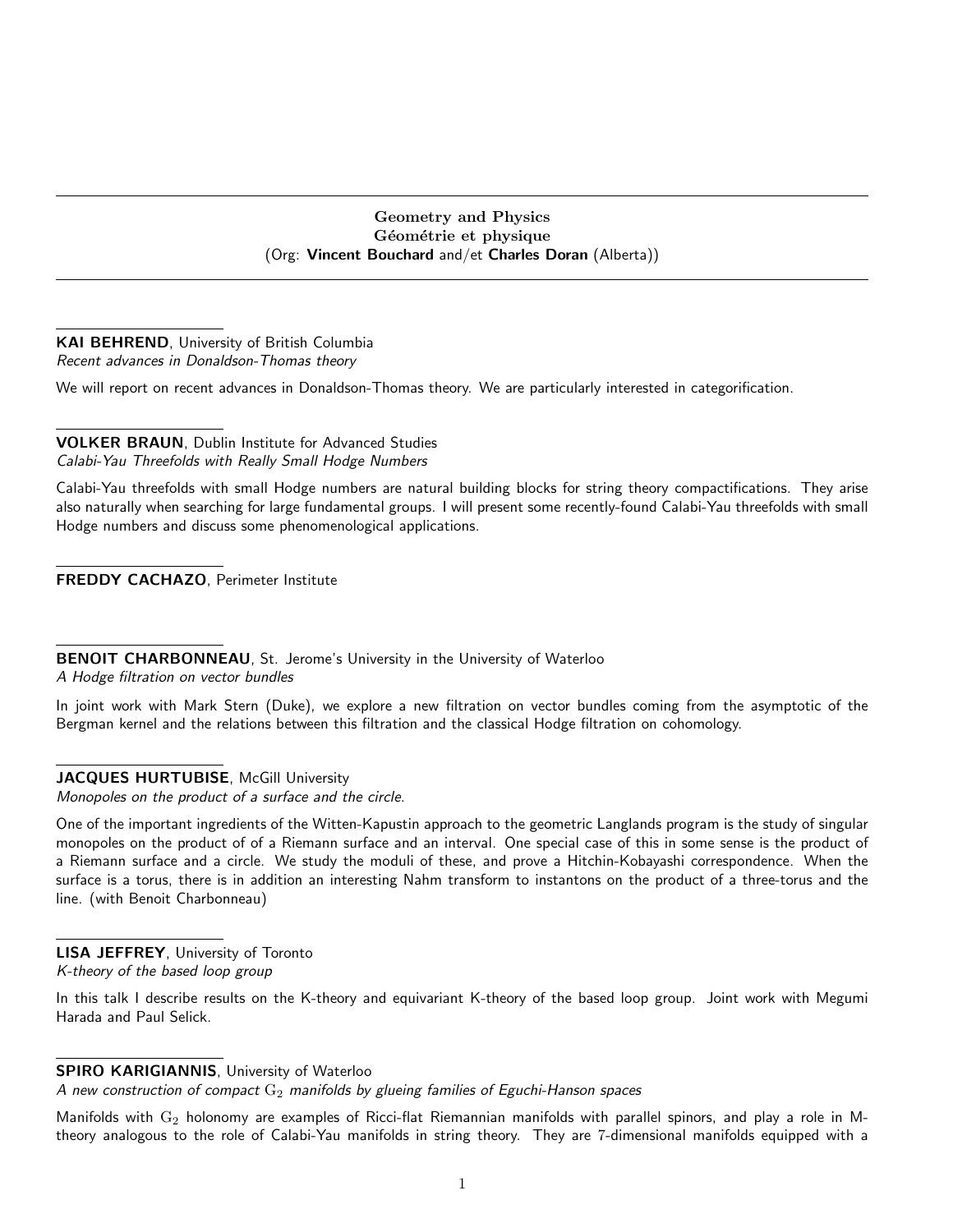"non-degenerate" 3-form  $\varphi$  which determines a metric  $g_\varphi$  and an orientation in a highly nonlinear way, and such that  $\varphi$  is parallel with respect to the Levi-Civita connection of  $g_{\varphi}$ . Until now, there have been only two known constructions of compact examples, due to Joyce (1994) and Kovalev (2000), both using glueing techniques and the Fredholm theory of elliptic nonlinear PDE's on manifolds.

In this talk, I will discuss a new glueing-type construction (joint work with Dominic Joyce) of compact  $G_2$  manifolds. This construction involves glueing a family of Eguchi-Hanson spaces along a special Lagrangian submanifold  $L$  of a Calabi-Yau manifold X that admits an antiholomorphic isometric involution, in a particular way. We then show that one can obtain a  $\mathrm{G}_2$ holonomy metric on a particular compact smooth 7-manifold  $M$  obtained from  $X$ ,  $L$ , and the Eguchi-Hanson spaces. The main difficulty is that there is no natural torsion-free  $G_2$ -structure on this varying family of Eguchi-Hanson spaces, and as a result in order to control the size of the error terms we need to solve an elliptic equation on the noncompact Eguchi-Hanson space to find a suitable correction term.

## OLIVIER MARCHAL, University of Alberta

#### Matrix models, beta-ensembles and "quantum" algebraic geometry

The talk will deal with the resolution of two different regimes in random matrix models. First I will briefly review the notion of "symplectic invariants" introduced by Eynard and Orantin to solve the hermitian matrix models. In particular this model has application in combinatorial geometry (BKMP conjecture). Then I will develop another regime of matrix models, in relation with  $\beta$ -ensembles, that can be viewed as a non-commutative version of the previous formalism. Instead of dealing with a standard algebraic curve and build algebraic invariants from it, the situation involves an ODE which in the easiest case of the one-matrix model can be rewritten as a Schrödinger equation. From this equation, we develop a similar formalism that share almost the same properties as in the hermitian case.

#### BRENDAN MCLELLAN, University of Alberta

#### Non-Abelian Localization and U(1) Chern-Simons Theory

Our goal in this talk is to describe the method of non-abelian localization and how this method yields some new results in  $U(1)$  Chern-Simons theory. Starting from a beautiful localization result of Duistermaat and Heckman, we review localization on a finite dimensional Hamiltonian  $G$ -space and recall how this result is generalized to path integrals in quantum field theory. In particular, we briefly recall Edward Witten's 1992 paper, "Two dimensional Gauge Theories Revisted," where non-abelian localization is introduced and applied to two dimensional quantum Yang-Mills theory, and Chris Beasley's and Edward Witten's 2005 paper, "Non-Abelian Localization for Chern-Simons Theory." We will then present our results (joint with Lisa Jeffrey), which follow by adapting the method of non-abelian localization to  $U(1)$  Chern-Simons theory.

### STEFAN MENDEZ-DIEZ, University of Alberta

## K-theoretic Aspects of String Theory Dualities

String theory is a physical field theory in which point particles are replaced by 1-manifolds propagating in time called strings. The 2-manifold representing the time evolution of a string is called the string worldsheet. Strings can be either closed (meaning their worldsheets are closed surfaces) or open (meaning their world sheets have boundary). A  $D$ -brane is a submanifold of the spacetime manifold on which string endpoints are constrained to lie. There are five different string theories that have supersymmetry and they are all related by various dualities. This talk will review how  $D$ -branes are classified by  $K$ -theory. We will then explore the  $K$ -theoretic aspects of a hypothesized duality between the type I theory compactified on  $\mathbb{T}^4$  and the type IIA theory compactified on a  $K3$  surface by looking at a certain blow-down of the singular limit of  $K3$ . We will see that classifying  $D$ -branes on the type II orientifold  $\mathbb{T}^n/\mathbb{Z}_2$  when the  $\mathbb{Z}_2$  action is multiplication by  $-1$  using equivariant  $K$ -theory provides added information about the ordinary  $K$ -theory of the blow-down of the singular limit of  $K3$ . We will discuss how combing features from a smooth  $K3$  and its orbifold limit,  $\mathbb{T}^4/\mathbb{Z}_2$ , seems largely to resolve the apparent problems with the theory that arise when only considering a smooth  $K3$  surface.